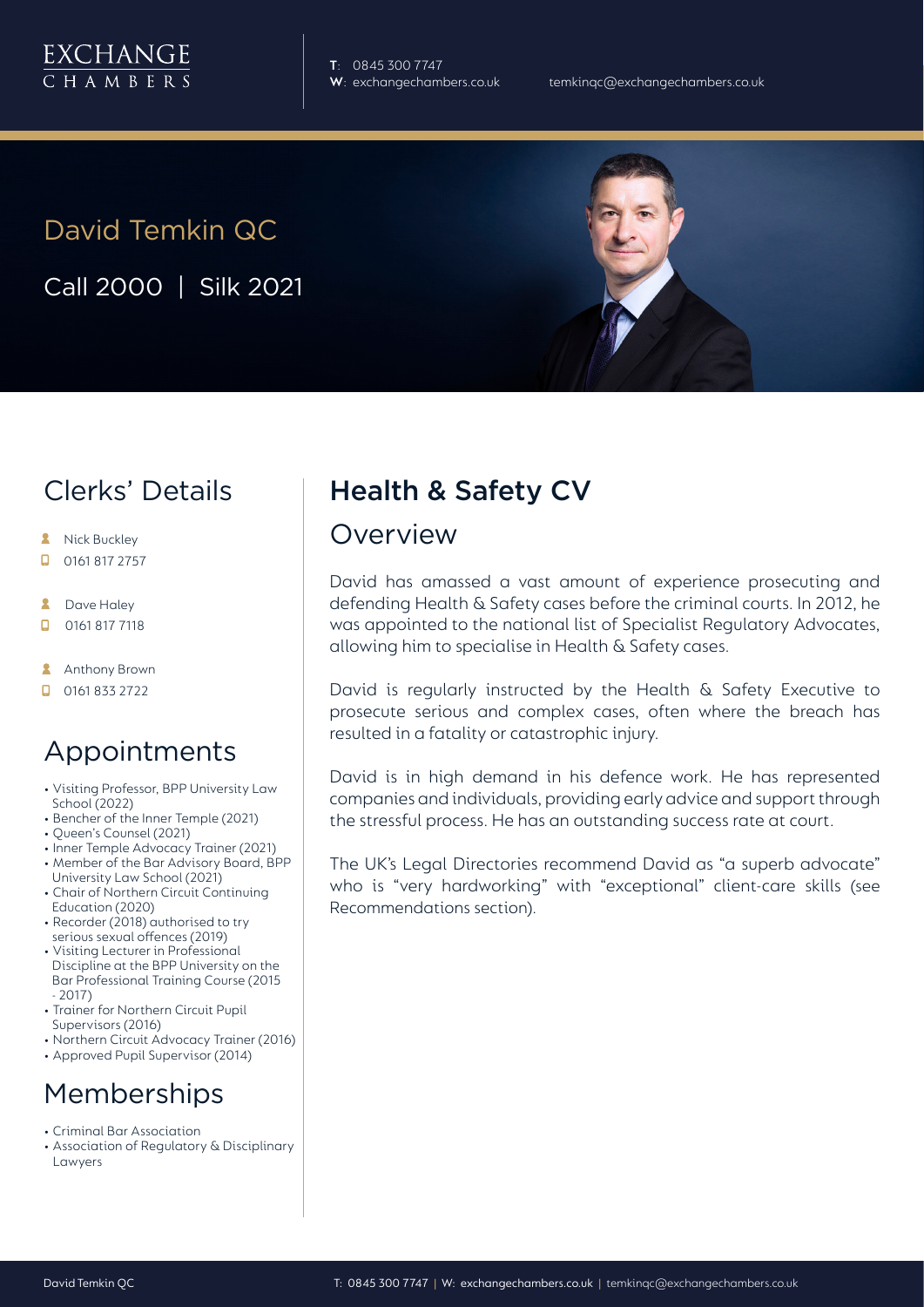

### Recommendations

#### **Legal Directories**

"He is a lovely person to work with who goes above and beyond. He's great with lay clients."

"He is very well accepted by juries." **Chambers and Partners 2022**

'David's attention to detail is extraordinary. The patience and understanding shown with sometimes difficult individuals makes him stand out from others. Nothing is ever too much trouble.'

#### **The Legal 500 2022**

"A superb advocate."

"He is a smooth performer and is great with clients."

"He is thorough, meticulous and courageous." **Chambers and Partners 2021**

"Widely and rightly regarded as the model senior junior of the circuit, he is an extremely effective communicator."

#### **The Legal 500 2021**

"His client-care skills are exceptional and he is so diligent in his preparation. He's always refreshingly calm."

"Extraordinarily good, with a very friendly and affable manner." **Chambers and Partners 2020**

"Knowledgeable with regards to all aspects of the law and an exceptional jury advocate."

#### **The Legal 500 2020**

"A great advocate; judges respect him." **The Legal 500 2018/19**

"Very hardworking and a great lawyer." **The Legal 500 2017**

**Other Comments**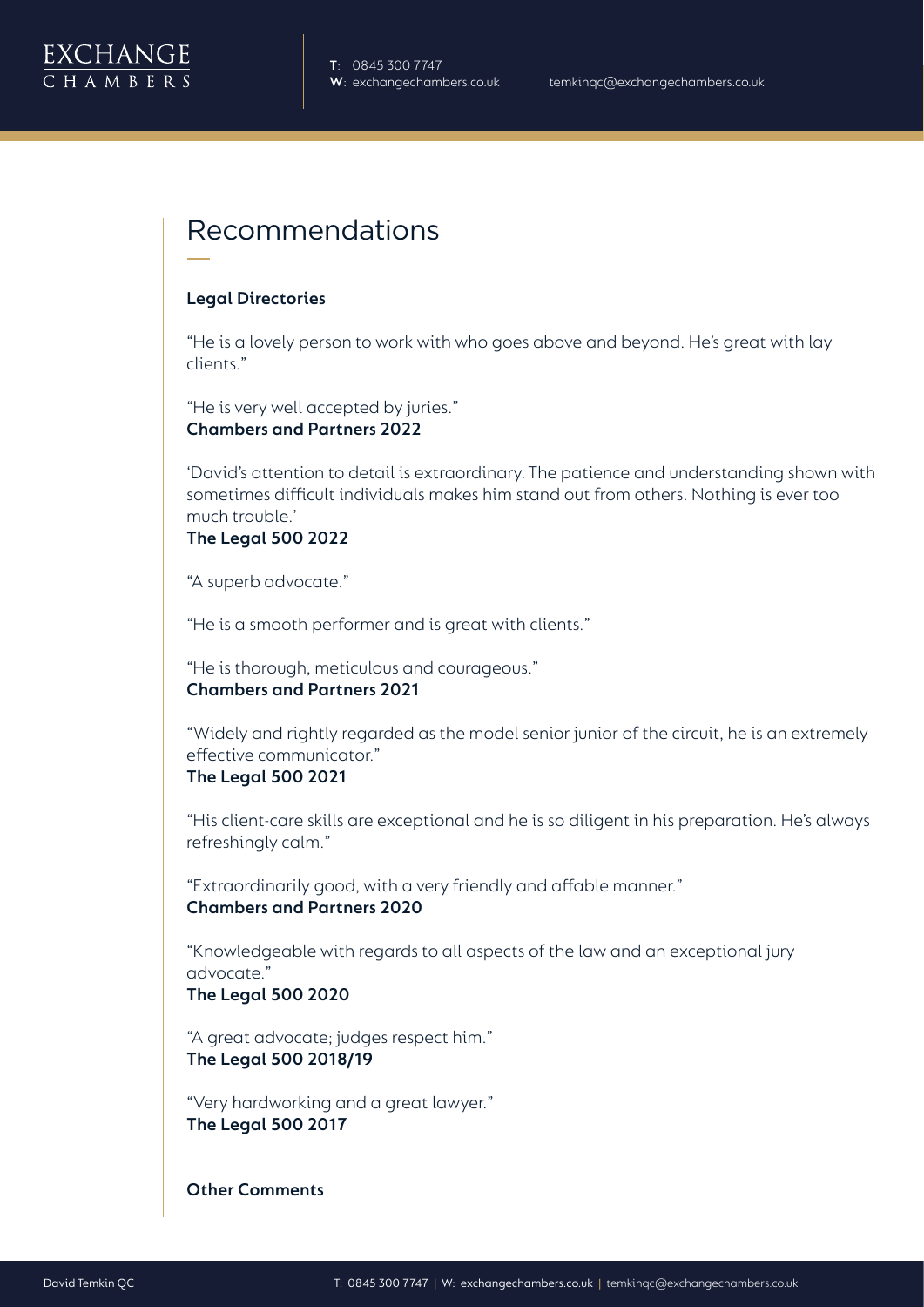**T**: 0845 300 7747

Comment by a leading London silk based on a number of Health & Safety cases with David: *"David has a detailed and up-to-date knowledge of Health & Safety law, including the often complicated exercise of sentencing. He is always extremely well-prepared with an excellent and unflappable court style."*

Comment by leading Manchester silk: *"David Temkin is one of the brightest barristers I know"*

Comment by leading criminal solicitor: *"David is our first choice to instruct in our most complex cases….the meticulous preparation that David undertakes for each and every case has proved absolutely invaluable time and time again"*

Comment by leading criminal solicitor: *"The case involved the assimilation of a plethora of expert evidence and David impressed us with his unflappable style and clear presentation"*

### Cases

*HSE v Exquisite Solutions & WW (2020)* - ongoing case - prosecution under section 2 of the Health & Safety At Work Act 1974 – a work at height case in which the defendants took wholly inadequate steps to protect those working on a Manchester city centre roof (prosecuting on behalf of the HSE)

*HSE v Preston Board & Packaging (2019)* – prosecution under section 2 of the Health & Safety at Work Act 1974. Serious and permanent injury to the hand of an employee by failure of the chain and safety wire on a slitter machine. Criminal liability arose due to lack of suitable and sufficient risk assessment, lack of control measures and inadequate training. David's detailed written submissions ensured that the resulting fine was minimal (defending)

*HSE v Universal Coatings & Services Ltd (2018)* – prosecution under section 3(1) of the Health & Safety at Work Act 1974. Life-changing injuries to a sub-contractor who was ejected from the platform of a cherry-picker when it was struck by an overhead crane. Failings included lack of risk assessment and lack of response to previous work at height accident. David persuaded the court to step well outside the guidelines. Fine of £18,000 imposed (defending)

*HSE v JS Wood & Sons Ltd (2018)* – prosecution under Regulation 17 of the Workplace (Health, Safety and Welfare) Regulations 1992. Farm employee, 70% deaf, walked from calf shed across farmyard into path of a moving tractor. Died within minutes from resulting head injuries (prosecuting on behalf of the HSE)

*HSE v Morning Foods Ltd (2018)* – prosecution under Regulation 17 of the Workplace (Health, Safety and Welfare) Regulations 1992. Large oat-milling company in process of transferring heavy pallets of equipment from an old warehouse to a new warehouse. Employee struck by moving forklift truck. Died from injuries. Inadequate risk assessment. Insufficient control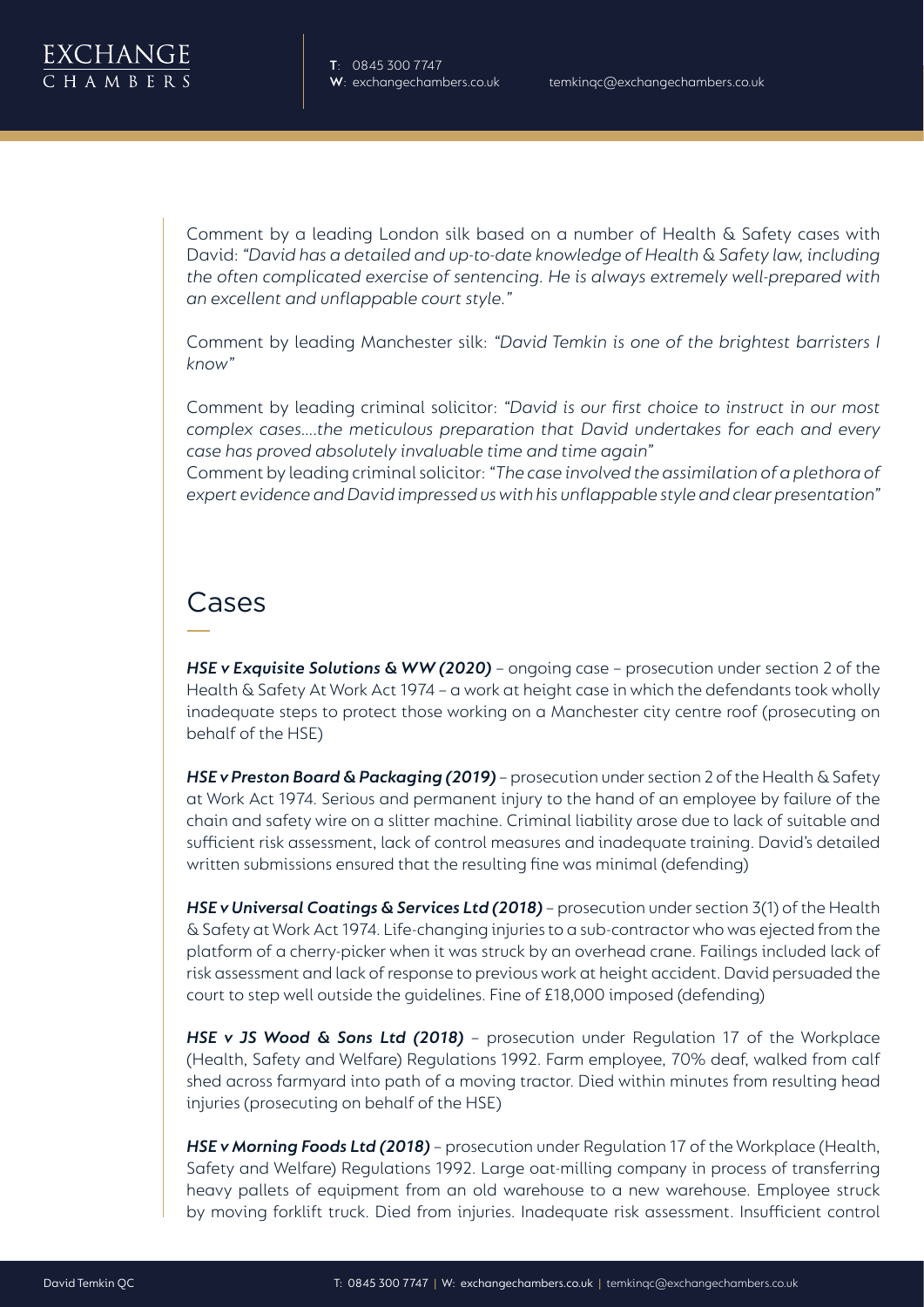

measures (prosecuting on behalf of the HSE)

**HSE v Altak Ltd (2017)** – prosecution under regulation 4 of the Provision and Use of Work Equipment Regulations 1998. Death of an employee caused by the failure of a bolt on a company vehicle. David successfully argued that the jury should be permitted to consider a defence based on reasonable foreseeability in respect of this otherwise strict liability offence (defending)

*HSE v Skyline Building Services Ltd (2017)* – prosecution under regulation 4 of the Work at Height Regulations 2005 and regulation 18 of the Construction (Design and Management) Regulations 2015 – allegations that a building company failed to manage scaffolding on site thereby creating a risk of death and serious injury (defending)

**HSE v Select Quality Homes Ltd (2017)** - prosecution under regulation 6 of the Work at Height Regulations 2005 – allegation that the defendant company, in breach of a Prohibition Notice, failed to take suitable and sufficient measures to prevent falls from scaffolding at a construction site for a new housing development. The HSE submitted that the appropriate fine was up to £250,000. David advanced detailed written and oral submissions. He successfully persuaded the court to take a completely different approach. The resulting fine was a mere £6,600 (defending)

*HSE v Hussain (2016)* – prosecution under s.3 of the Health & Safety at Work Act 1974 – death by a fall through a fragile roof – allegations that self-employed defendant failed to perform risk assessment, failed to provide a safe system of working, failed to provide suitable work equipment and failed to ensure that the deceased was suitably qualified and competent to work at height (defending)

*HSE v Warwick Estate Property Management Ltd (2016)* – prosecution under s.3 of the Health & Safety at Work Act 1974 – death of a resident of large block of flats – resident fell down a lift shaft and became impaled on a ladder – failure by the management company to identify and rectify faults with the lift system (prosecuting on behalf of the HSE)

*HSE v Sovex Limited (2016)* – prosecution under s.2 of the Health & Safety at Work Act 1974 – engineer working on moving conveyor belt trapped his hand resulting in degloving injury and multiple fractures – inadequate induction, training and risk assessment (defending)

*Manchester City Council v Stone Superstore Limited & Furniss (2016)* – prosecution of a company and its director for offences under s.2 of the Health & Safety at Work Act 1974 – death of employee by improper operation of fork lift truck – inadequate training and risk assessment (prosecuting on behalf of Manchester City Council)

*HSE v G & AM Lawson (2015)* – prosecution under s.3 of the Health & Safety at Work Act 1974 – death of employee by crushing injury caused by faulty hydraulic system on a works vehicle (prosecuting on behalf of the HSE)

*HSE v TM (2015)* – prosecution under s.3 of the Health & Safety at Work Act 1974 – death